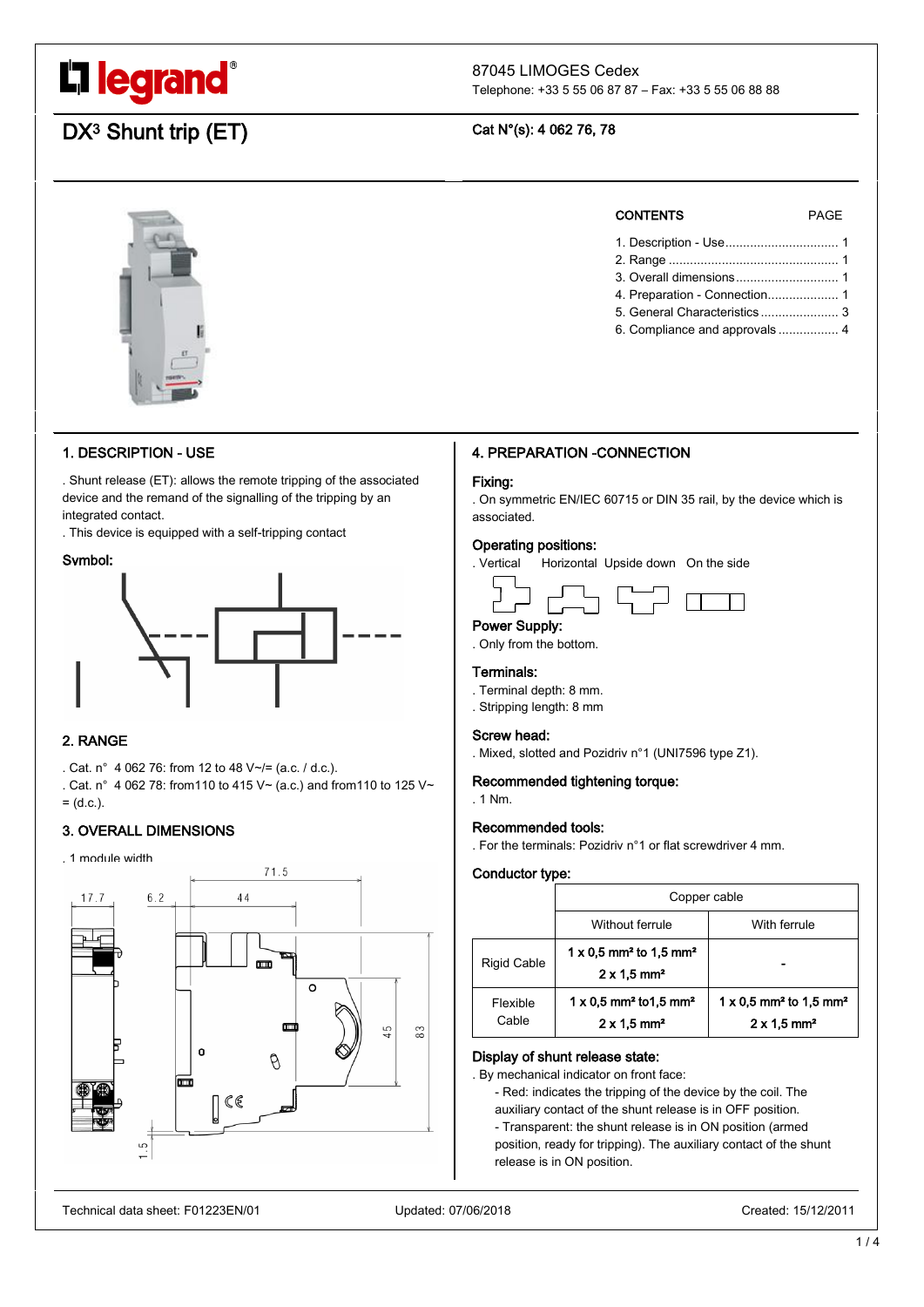## $DX^3$  Shunt trip  $(ET)$  Cat N°(s): 4 062 76, 78

### 4. PREPARATION -CONNECTION (continued)

#### Manual actuation of the ET

. By the handle of the associated device, for reset the shunt release.

#### Assembling:

. On the left side of Legrand MCB, IS, RCCBO,RCCB and isolating switches equipped or not with signalling auxiliaries

- . No tool required. Clipped by mean of plastic clamps on the associated device.
- . Assembling products in OFF position

. The switching device of the shunt release must be positioned above of the handle of the associated device or the signalling auxiliary



#### List of allowed associations (General rules):.

Three auxiliaries maximum which:

- two signalling auxiliaries (Cat. n°(s) 4 062 50, 52, 56, 58, 60, 62, 64, 66).

- Only one control auxiliary (Cat. n°(s) 4 062 76, 78, 80, 82, 84). . If signalling and control auxiliaries are associated on the same circuit breaker, the command auxiliary must be placed to the left of the signal auxiliary (ref. 4 062 5x / 6x).

. If control auxiliaries are associated to devices of 1,5 modules width, is not possible to use signalling aux. ½ module width (cat n°(s) 4 062 50 / 52 / 56 / 58 / 60 / 62): is mandatorily to use signalling auxiliaries 1 module width (cat n°(s) 4 062 64 / 66).

#### List of allowed associations (Particular rules):

. With an isolating switch DX-IS:

- only one signalling auxiliary CA type (Cat. n°(s) 4 062 50, 58 64, 66).

. With a remote trip head isolating switch DX-IS, three auxiliaries maximum which:

- one or two signalling auxiliaries CA type (Cat. n°(s) 4 062 50, 58 64, 66).

- one control auxiliary cat n°(s) 4 062 7x / 8x.

. With a MCB, IS, RCBO,RCCB three auxiliaries maximum which: - one or two signalling auxiliaries, CA or SD type (Cat. n°(s)

- 4 062 50, 52, 56, 58, 60, 62, 64, 66).
- one control auxiliary Cat. n°(s) 4 062 7x / 8x.

#### 4. PREPARATION -CONNECTION (continued)

#### Combination tables of the auxiliaries:

. Devices 1 module per pole width:



#### . Devices 1,5 modules per pole width:

![](_page_1_Figure_30.jpeg)

#### Wiring diagrams:

![](_page_1_Figure_32.jpeg)

L<sub>i</sub>legrand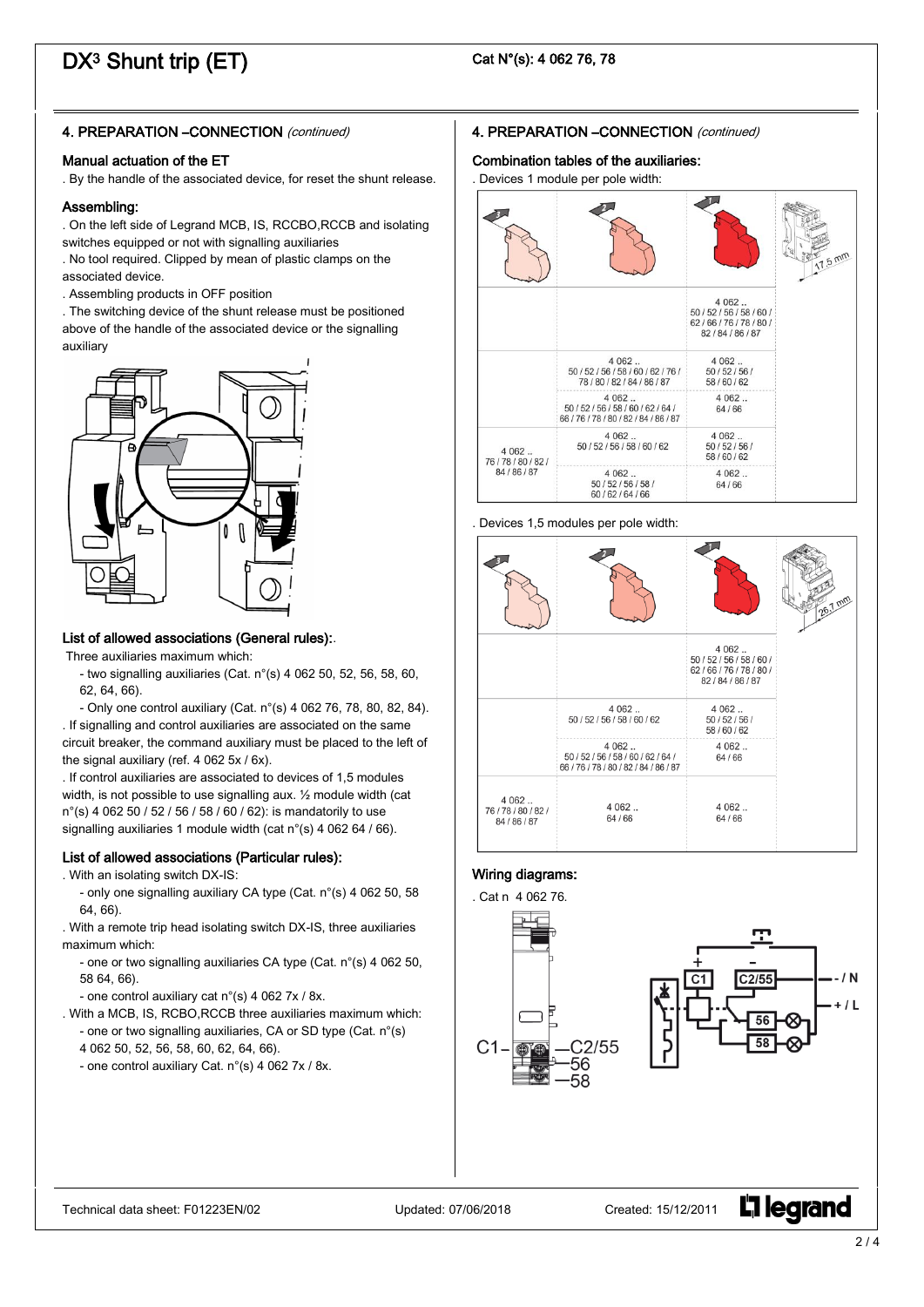## $DX^3$  Shunt trip  $(ET)$  Cat N°(s): 4 062 76, 78

#### 4. PREPARATION –CONNECTION (continued)

#### Wiring diagrams: (continued)

#### . Cat n 4 062 78

![](_page_2_Figure_5.jpeg)

### 5. GENERAL CHARACTERISTICS

#### Front face marking:

. By permanent ink pad printing:

![](_page_2_Figure_9.jpeg)

- Function name : ET = voltage emission
- Operating voltage range
- Legrand reference code and Logo  $\Box$

#### Operating voltage range (Un) :

- . Cat. n° 4 062 76 :
- from 12 to 48 V  $\sim$ /= (a.c. / d.c.). . Cat. n° 4 062 78 : from 110 to 415 V~ (a.c.)
- and from 110 to 125  $V = (d.c.).$

#### Operating range (in % of Un) :

. 70 to 115% uf Un.

#### 5. GENERAL CHARACTERISTICS (continued)

### Tripping time:

#### . ≤ 20 ms.

#### Power absorbed:

- . Cat .n° 4 062 76 :
	- $-12$  V d.c. = 5,16 W.
	- $-12$  V a.c. = 6,12 VA.
	- $-48$  V d.c. = 56,45 W.  $-48$  V a.c. = 94.56 VA.

### . Cat n° 4 062 78 :

- $-110$  V d.c. = 6,16 W.
	- $-110$  V a.c. = 7,97 VA.
	- $-125$  V d.c. = 7,62 W.
	- 415 V a.c. = 120,76 VA.

#### Coil impedance:

 $Cat \nvert n^{\circ} 406 276 \cdot 7 = 23 \nvert n$  $Cat \n n° 406 278 \n  $7 = 16400$$ 

#### Thermal current:

. Ithe  $= 6A$ .

#### Rated impulse withstand voltage:

. Uimp = 5kV.

#### Insulation voltage:

. Ui = 500 V

### Dielectric strength:

. 2500 V.

Tripping force: . 3 Nm.

#### Mechanical endurance:

. 3,000 electrical tripping.

. These devices support the mechanical cycles of the associated devices

#### Ambient temperatures:

- . Operation: from 25 °C to + 70 °C.
- . Storage: from 40  $^{\circ}$ C to + 70  $^{\circ}$ C.

#### Enclosure material:

. Polycarbonate charged 10% glass fiber.

. Characteristics of this material: self extinguishing, heat and fire resistant according to EN 60898-1, glow-wire test at 960°C for external parts made of insulating material necessary to retain in position current-carrying parts and parts of protective circuit (650°C for all other external parts made of insulating material).

**L'1 legrand**